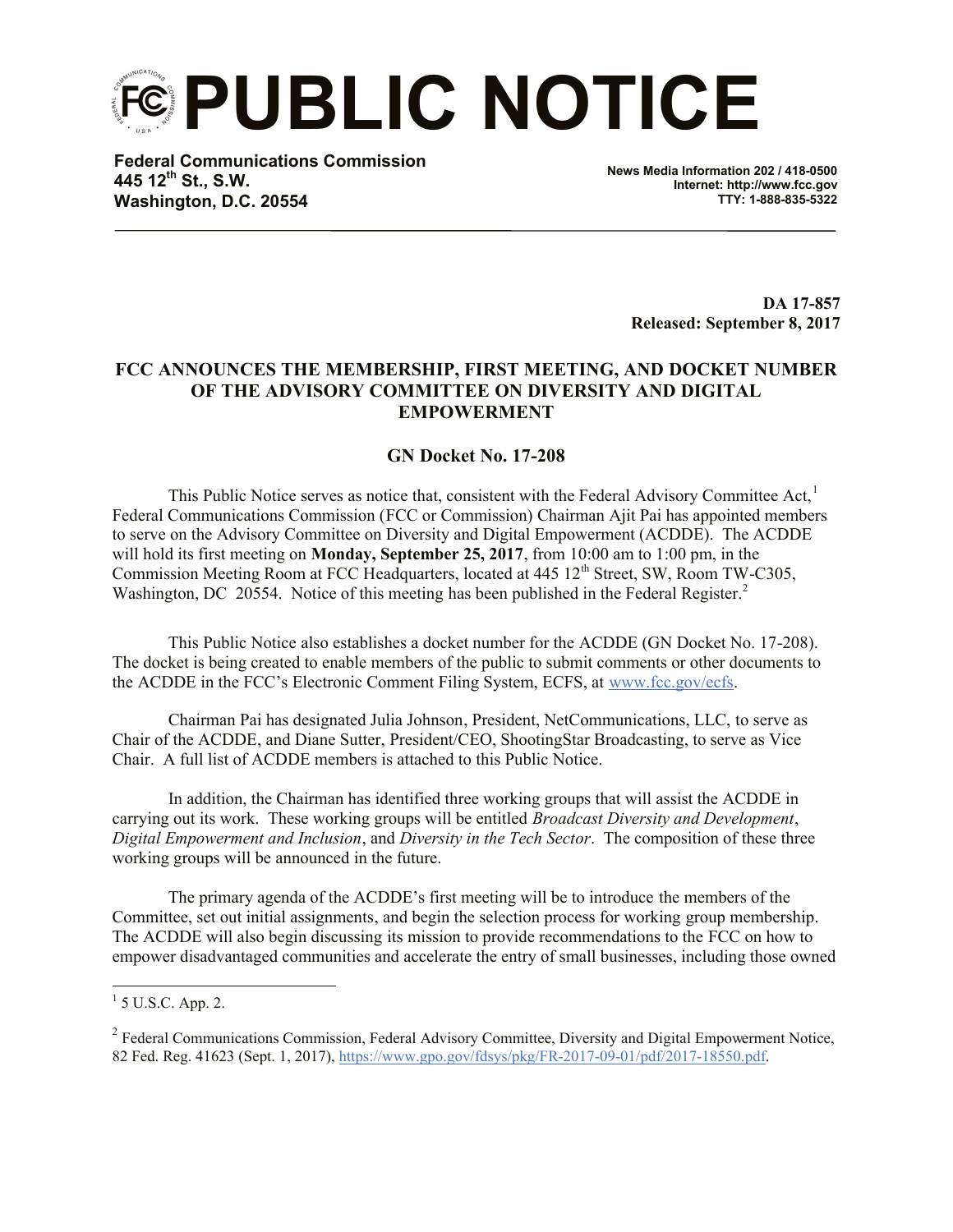by women and minorities, into the media, digital news and information, and audio and video programming industries, including as owners, suppliers, and employees, as well as recommendations on how to ensure that disadvantaged communities are not denied the wide range of opportunities made possible by next-generation networks.

The ACDDE meeting is open to the public. The FCC will accommodate as many attendees as possible; however, admittance will be limited to seating availability. The Commission will also provide audio and/or video coverage of the meeting over the Internet from the FCC's web page at www.fcc.gov/live. Open captioning will be provided for this event. Other reasonable accommodations for people with disabilities are available upon request. Requests for such accommodations should be submitted via e-mail to fcc504@fcc.gov or by calling the Consumer & Governmental Affairs Bureau at (202) 418-0530 (voice), (202) 418-0432 (TTY). Such requests should include a detailed description of the accommodation needed. In addition, please include a way for the FCC to contact the requester if more information is needed to fill the request. Please allow at least five days advance notice for accommodation requests; last minute requests will be accepted, but may not be possible to accommodate.

Members of the public may submit comments to the ACDDE in the FCC's Electronic Comment Filing System, ECFS, at www.fcc.gov/ecfs. Comments to the ACDDE should be filed in GN Docket No. 17-208.

More information about the ACDDE is available at https://www.fcc.gov/advisory-committeediversity-and-digital-enpowerment. You may also contact Jamila Bess Johnson, the Designated Federal Officer for the Advisory Committee on Diversity and Digital Empowerment, at (202) 418-2608, or Jamila-Bess.Johnson@fcc.gov, or Brenda Villanueva, the Deputy Designated Federal Officer, at (202) 418-7005 or Brenda. Villanueva@fcc.gov.

**- FCC –**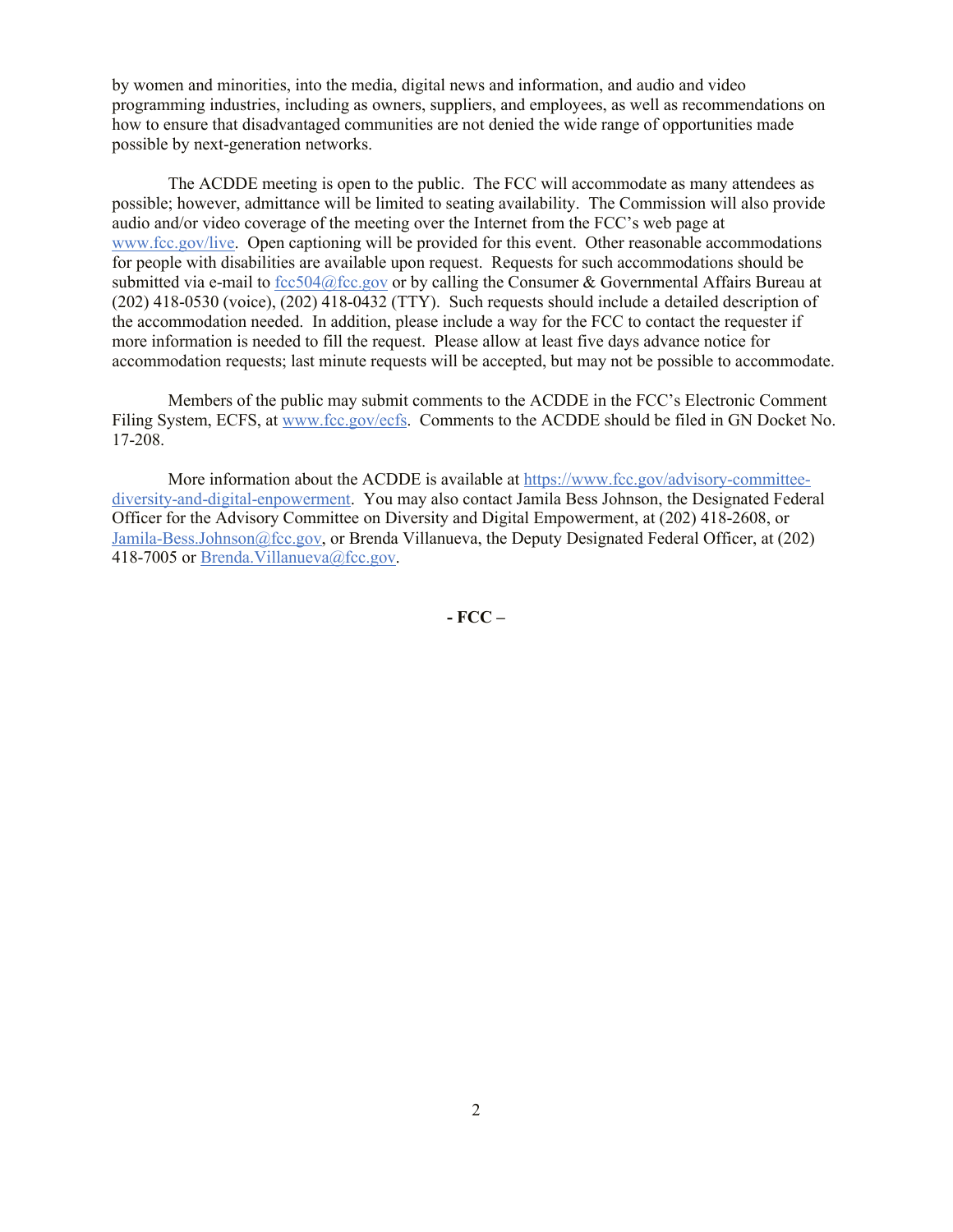## **ADVISORY COMMITTEE ON DIVERSITY AND DIGITAL EMPOWERMENT**

Jamila Bess Johnson, Designated Federal Officer Brenda Villanueva, Deputy Designated Federal Officer

**Chair:**

Julia Johnson, President *NetCommunications, LLC*

**Vice Chair**: Diane Sutter, President/CEO *ShootingStar Broadcasting*

## **Members:**

Kathleen Q. Abernathy, Special Counsel, Wilkinson Barker Knauer, LLC *Subject Matter Expert/Special Government Employee*

Maria E. Brennan, President and CEO *Women in Cable Telecommunications*

Rudy Brioche, Vice President and Counsel, Global Public Policy *Comcast Corporation*

Ron Busby, Sr., President and CEO *U.S. Black Chambers, Inc*.

Victor X. Cerda, Senior Vice President *V-me Media, Inc.*

Brigitte F. Daniel, Esq., Executive Vice President *Wilco Electronic Systems, Inc.*

Jannette L. Dates, Dean Emerita, Howard University School of Communications *Subject Matter Expert/Special Government Employee*

Linda Spradley Dunn, CEO and Founder *Odyssey Media*

Donna M. Epps, Vice President of Public Policy and Strategic Alliances *Verizon*

Andre Fernandez, President and CEO, CBS Radio *CBS Corporation*

Maurita Coley Flippin, Executive Vice President *Multicultural Media, Telecom and Internet Council*

Heather Gate, Director of Digital Inclusion *Connected Nation*

David Honig, Principal and CEO *JulGlo Productions*